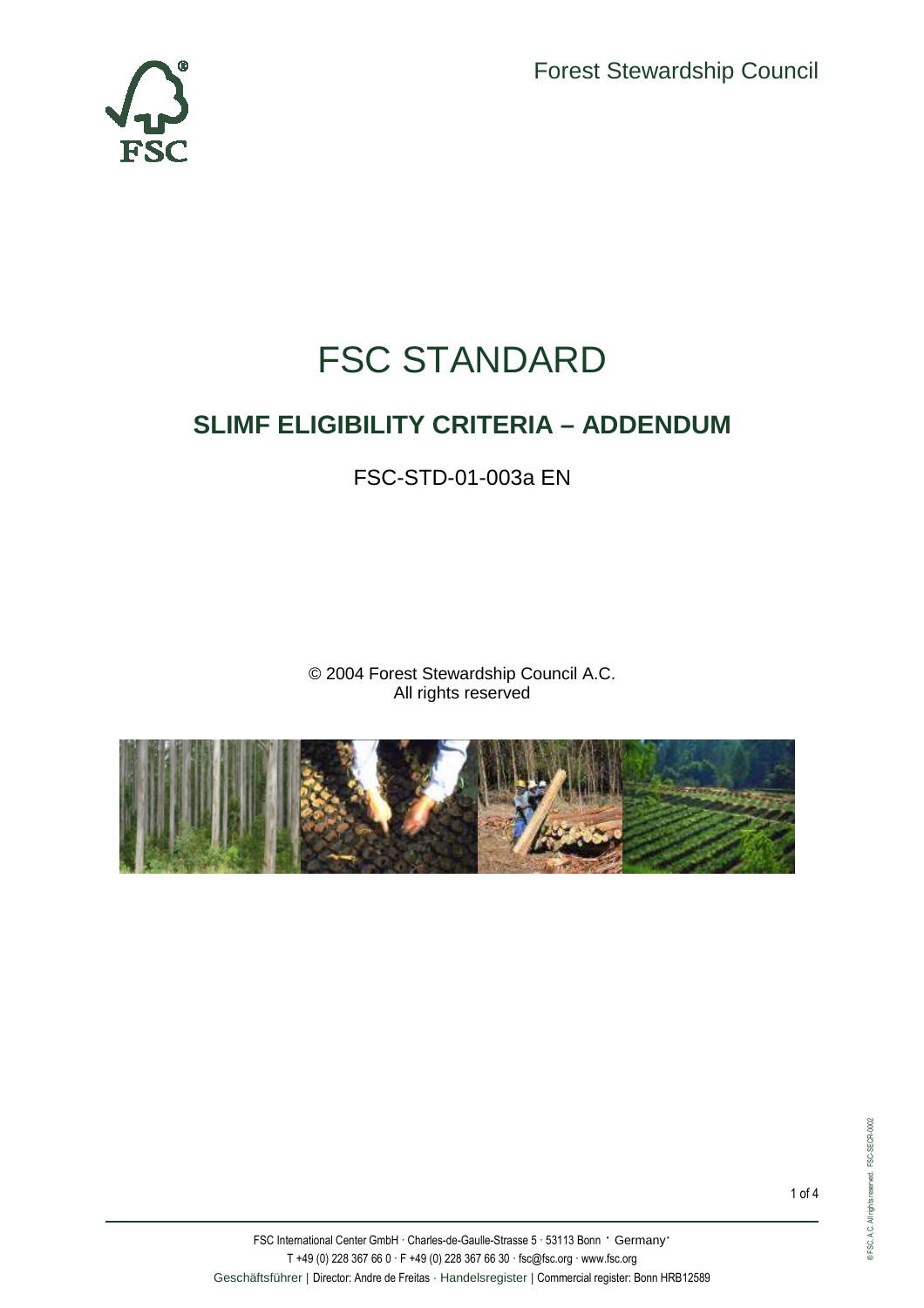

### SLIMF ELIGIBILITY CRITERIA – ADDENDUM FSC-STD-01-003a EN

## LAST UPDATE: 24 FEBRUARY 2010

© 2004 Forest Stewardship Council, A.C. All rights reserved. No part of this work covered by the publisher's copyright may be reproduced or copied in any form or by any means (graphic, electronic or mechanical, including photocopying, recording, recording taping, or information retrieval systems) without the written permission of the publisher.

The Forest Stewardship Council (FSC) is an independent, not for profit, non-government organisation based in Bonn, Germany.

The mission of the Forest Stewardship Council is to support environmentally appropriate, socially beneficial, and economically viable management of the world's forests.

FSC develops, supports and promotes international, national and regional standards in line with its mission; evaluates, accredits and monitors certification bodies which verify the use of FSC standards; provides training and information; and promotes the use of products that carry the FSC logo.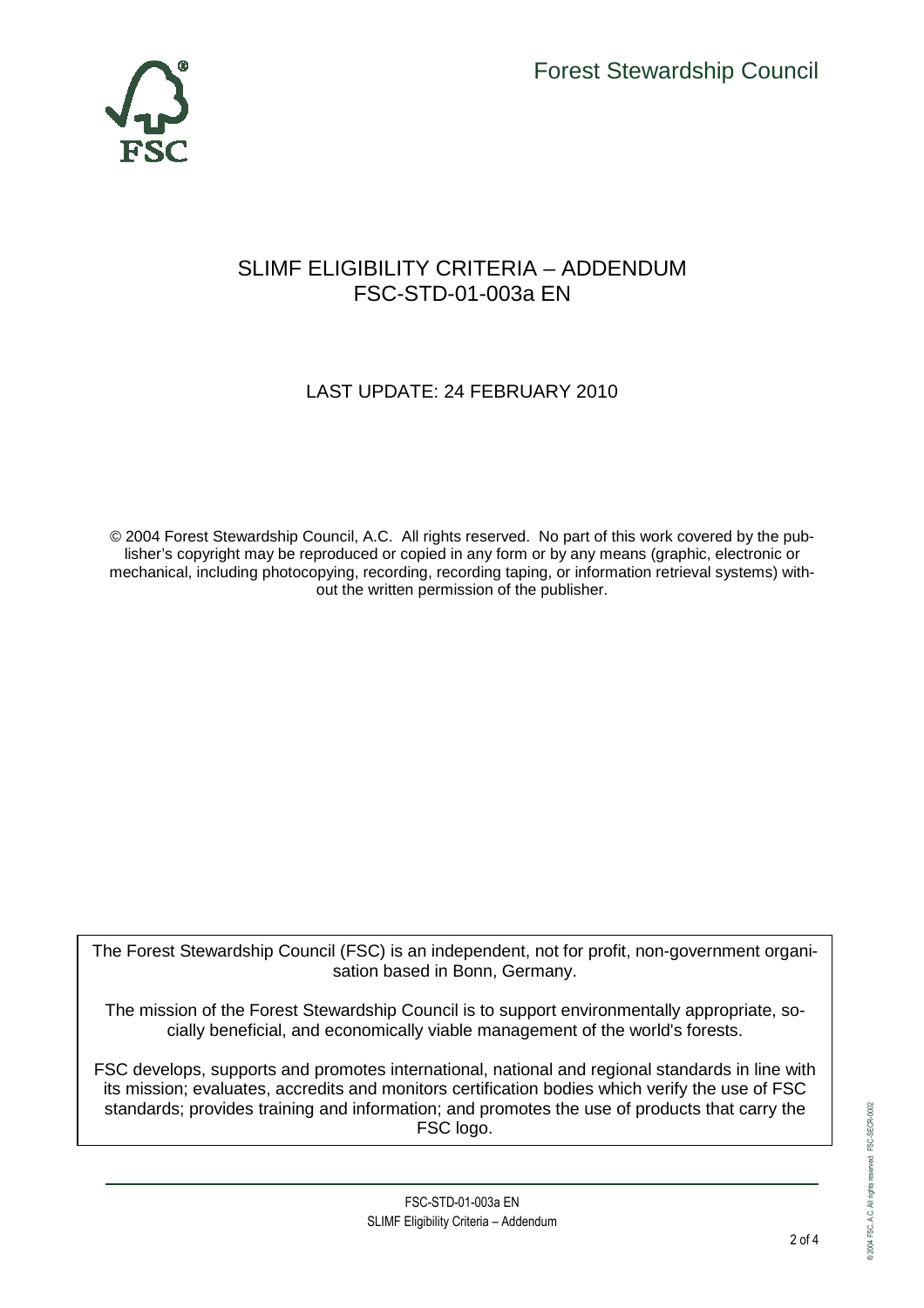

#### **Foreword**

This document provides an up to date list of countries for which the SLIMF eligibility criteria differ from those specified for international use in "FSC-STD-01-003 V1-0 EN: SLIMF Eligibility Criteria".

Please send any comments or suggestions regarding this standard to:

FSC International Center – Policy and Standards Program – Charles-de-Gaulle Str. 5 53113 Bonn, Germany Phone: +49-228 / 367-6628 Fax: +49-228 / 367-6630 E-Mail: policy.standards@fsc.org